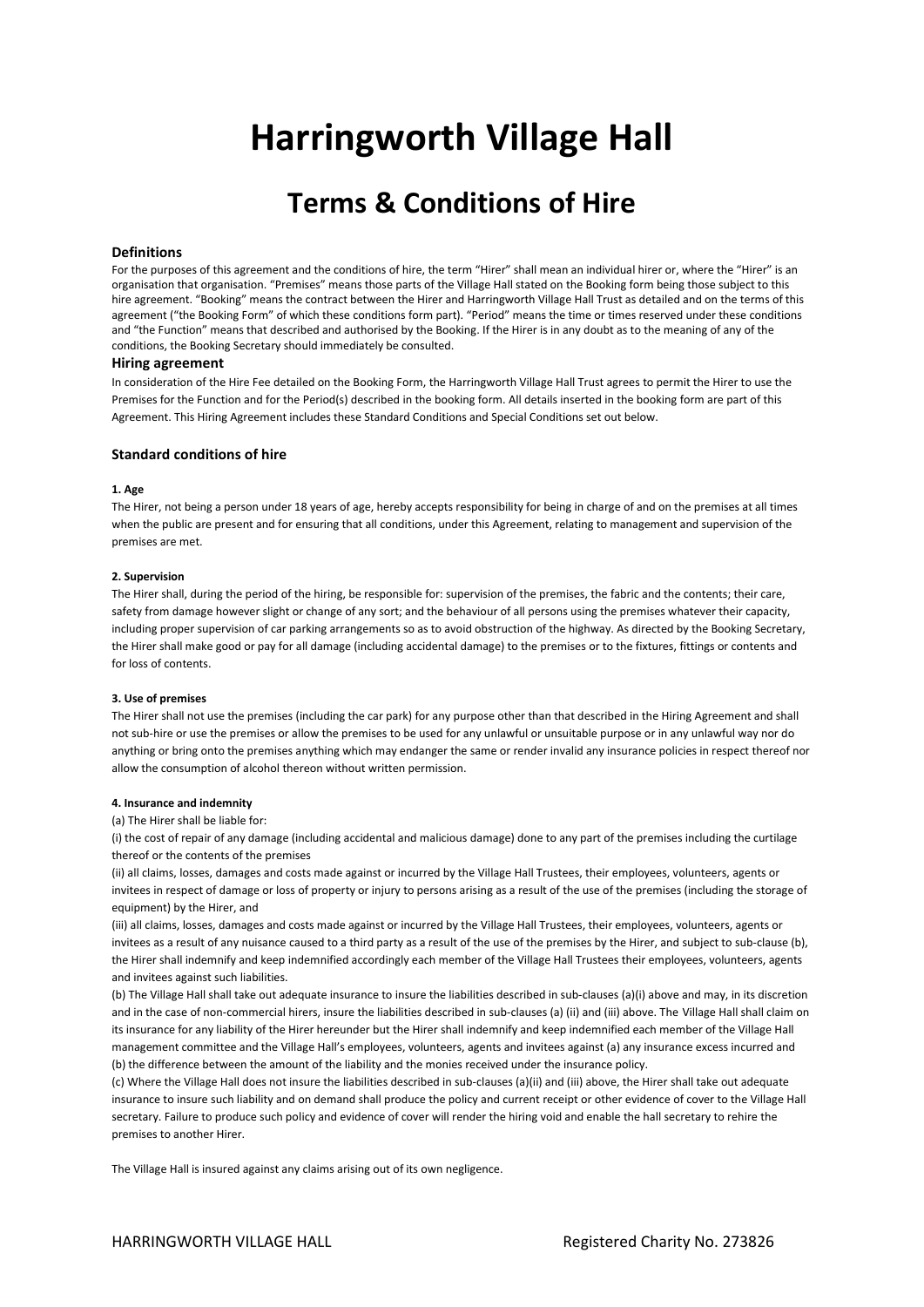# **5. Gaming, betting and lotteries**

The Hirer shall ensure that nothing is done on or in relation to the premises in contravention of the law relating to gaming, betting and lotteries.

#### **6. Music Copyright licensing**

The hirer shall ensure that the Village Hall holds relevant licences under Performing Right Society (PRS) and the Phonographic Performance Licence (PPL) or, where appropriate, the hirer holds a licence.

The hirer must have our permission for performance of live music and the playing of recorded music under the Deregulation Act 2015. This Agreement confers that permission.

#### **7. Film**

The hirer must restrict children from viewing age-restricted films classified according to the recommendations of the British Board of Film Classification. You must ensure that you have the appropriate copyright licences for film. This Agreement confers the required permission on you. (The Deregulation Act 2015 requires you to have our written permission to show a film).

#### **8. Safeguarding children, young people and vulnerable adults**

The Hirer must ensure that any activities for children, young people and other vulnerable adults are only provided by fit and proper persons in accordance with the Safeguarding Vulnerable Groups Act 2006 and any subsequent legislation. When requested, you must provide us with a copy of your Safeguarding Policy and evidence that you have carried out relevant checks through the Disclosure and Barring Service (DBS). The Booking Form should note the relevant details ahead of a booking being accepted.

# **9. Public safety compliance**

The Hirer shall comply with all conditions and regulations made in respect of the premises by the Local Authority, the Licensing Authority, and the hall's Fire Risk Assessment or otherwise, particularly in connection with any event which constitutes regulated entertainment, at which alcohol is sold or provided or which is attended by children. The Hirer shall also comply with the hall's health and safety policy. The Fire Service shall be called to any outbreak of fire, however slight, and details shall be given to the secretary of the management committee.

(a) The Hirer acknowledges that they have received instruction in the following matters:

- The action to be taken in event of fire. This includes calling the Fire Brigade and evacuating the hall.
- The location and use of fire equipment.
- **EXECUTE:** Escape routes and the need to keep them clear.
- Method of operation of escape door fastenings.
- Appreciation of the importance of any fire doors and of closing all fire doors at the time of a fire.
- Location of the first aid box.

(b) In advance of any activity whether regulated entertainment or not the Hirer shall check the following items:

- That all fire exits are unlocked and panic bolts in good working order.
- That all escape routes are free of obstruction and can be safely used for instant free public exit.
- That any fire doors are not wedged open.
- That exit signs are in place
- That there are no obvious fire hazards on the premises.

#### **10. Noise**

The Hirer shall ensure that the minimum of noise is made on arrival and departure, particularly late at night and early in the morning as detailed on the Booking Form. The Hirer shall, if using sound amplification equipment, make use of any noise limitation device provided at the premises and comply with any other licensing condition for the premises.

# **11. Drunk and disorderly behaviour and supply of illegal drugs**

The Hirer shall ensure that in order to avoid disturbing neighbours near to the hall and avoid violent or criminal behaviour, care shall be taken to avoid excessive consumption of alcohol. No illegal drugs may be brought onto the premises. Drunk and disorderly behaviour shall not be permitted either on the premises or in its immediate vicinity. Any person suspected of being drunk, under the influence of drugs or who is behaving in a violent or disorderly way will be asked to leave the premises in accordance with the Licensing Act 2003.

#### **12. Health and hygiene**

The Hirer shall, if preparing, serving or selling food, observe all relevant food health and hygiene legislation and regulations. In particular dairy products, vegetables and meat on the premises must be refrigerated and stored in compliance with the Food Temperature Regulations. The premises are provided with a refrigerator but not a thermometer.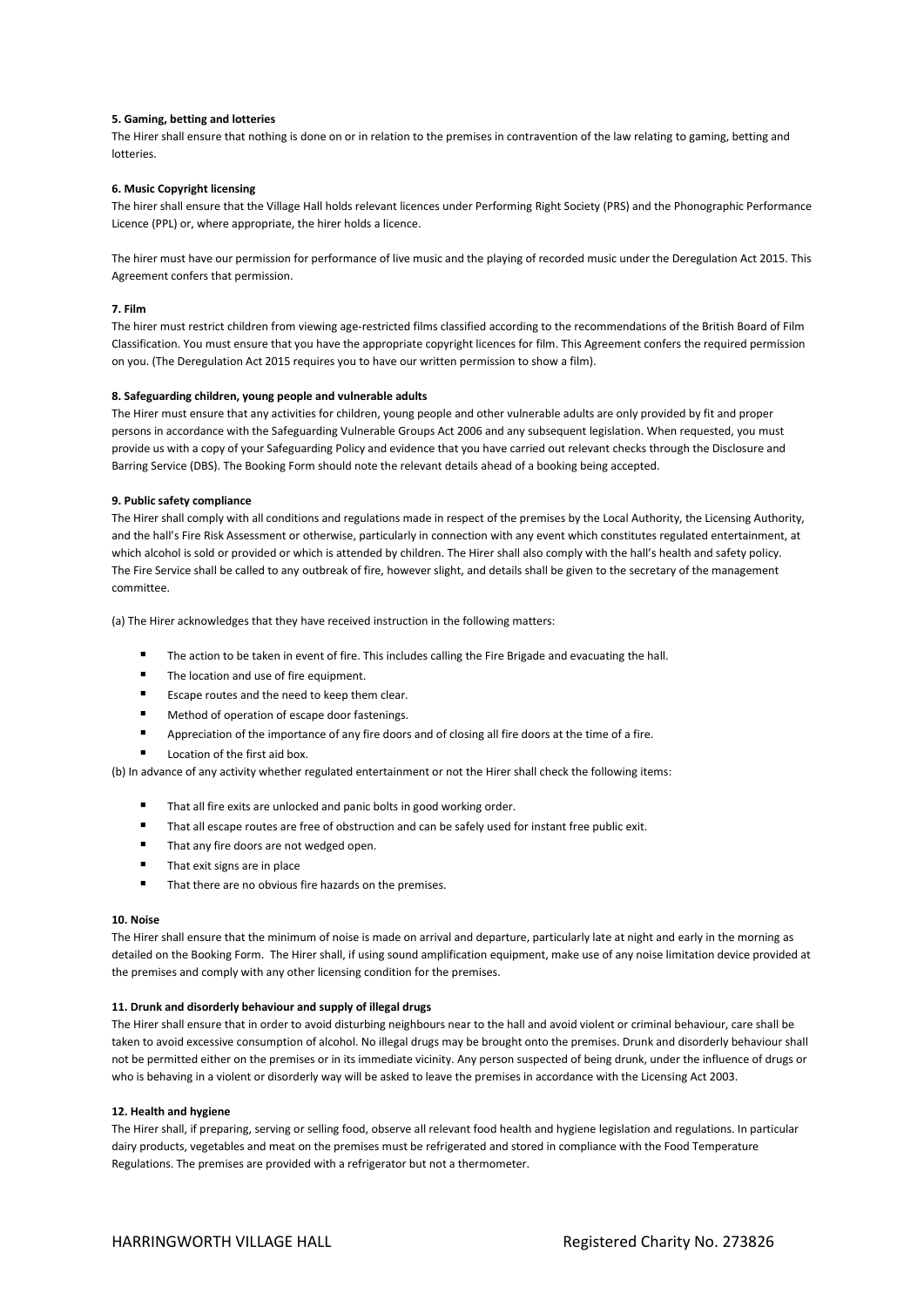# **13. Electrical appliance safety**

The Hirer shall ensure that any electrical appliances brought by them to the premises and used there shall be safe, in good working order, and used in a safe manner in accordance with the Electricity at Work Regulations 1989. Where a residual circuit breaker is provided the hirer must make use of it in the interests of public safety.

#### **14. Stored equipment**

The Village Hall accepts no responsibility for any stored equipment or other property brought on to or left at the premises, and all liability for loss or damage is hereby excluded. All equipment and other property (other than stored equipment) must be removed at the end of each hiring or fees will be charged for each day or part of a day at the hire fee per hiring until the same is removed. The Village Hall may, use its discretion in any of the following circumstances:

(a) Failure by the Hirer either to pay any charges in respect of stored equipment due and payable or to remove the same within 7 days after the agreed storage period has ended.

(b) Failure by the Hirer to dispose of any property brought on to the premises for the purposes of the hiring. This may result in the Village Hall Trustees disposing of any such items by sale or otherwise on such terms and conditions as it thinks fit, and charge the Hirer any costs incurred in storing and selling or otherwise disposing of the same.

#### **15. Smoking**

The Hirer shall, and shall ensure that the Hirer's invitees, comply with the prohibition of smoking in public places provisions of the Health Act 2006 and regulations made thereunder. Any person who breaches this provision will be asked to leave the premises. The Hirer shall ensure that anyone wishing to smoke does so outside and disposes of cigarette ends, matches etc. in a tidy and responsible manner, so as not to cause a fire.

# **16. Accidents and dangerous occurrences**

Any failure of equipment belonging to the Village Hall or brought in by the Hirer must also be reported as soon as possible. The Hirer must report all accidents involving injury to the public to a member of the Village Hall Trustees as soon as possible and complete the relevant section in the Village Hall's accident book.

### **17. Explosives and flammable substances**

The hirer shall ensure that:

(a) Highly flammable substances are not brought into, or used in any part of the premises and that (b) No internal decorations of a combustible nature (e.g. polystyrene, cotton wool) shall be erected without the consent of the Trustees. No decorations are to be put up near light fittings or heaters.

# **18. Heating**

The Hirer shall ensure that no unauthorised heating appliances shall be used on the premises when open to the public without the consent of the management committee. Portable Liquefied Propane Gas (LPG) heating appliances shall not be used.

# **19. Animals**

The Hirer shall ensure that no animals (including birds) except guide dogs are brought into the premises, other than for a special event agreed to by the Village Hall. No animals whatsoever are to enter the kitchen at any time.

#### **20. Fly posting**

The Hirer shall not carry out or permit fly posting or any other form of unauthorised advertisements for any event taking place at the premises, and shall indemnify and keep indemnified each Trustee accordingly against all actions, claims and proceedings arising from any breach of this condition. Failure to observe this condition may lead to prosecution by the local authority.

#### **21. Sale of goods**

The Hirer shall, if selling goods on the premises, comply with Fair Trading Laws and any code of practice used in connection with such sales. In particular, the Hirer shall ensure that the total prices of all goods and services are prominently displayed, as shall be the organiser's name and address and that any discounts offered are based only on Manufacturers' Recommended Retail Prices.

#### **22. Cancellation**

If the Hirer cancels the booking at least four weeks before the date of the event, the Village Hall will return in full the deposit and any fees already paid. If the Hirer cancels the booking between two and four weeks before the date of the event, the Village Hall will return the deposit and 50% of any hire fees already paid. If the Hirer cancels the booking less than two weeks before the date of the event or fails to proceed with the booking thereafter, the Village Hall will return the deposit but retain any hire fees already paid. The Village Hall reserves the right to cancel this hiring by written notice to the Hirer in the event of:

(a) the premises being required for use as a Polling Station for a Parliamentary or Local Government election or by-election. (b) the Village Hall Trustees reasonably considering that (i) such hiring will lead to a breach of licensing conditions, if applicable, or other legal or statutory requirements, or (ii) unlawful or unsuitable activities will take place at the premises as a result of this hiring. (c) the premises becoming unfit for the use intended by the Hirer.